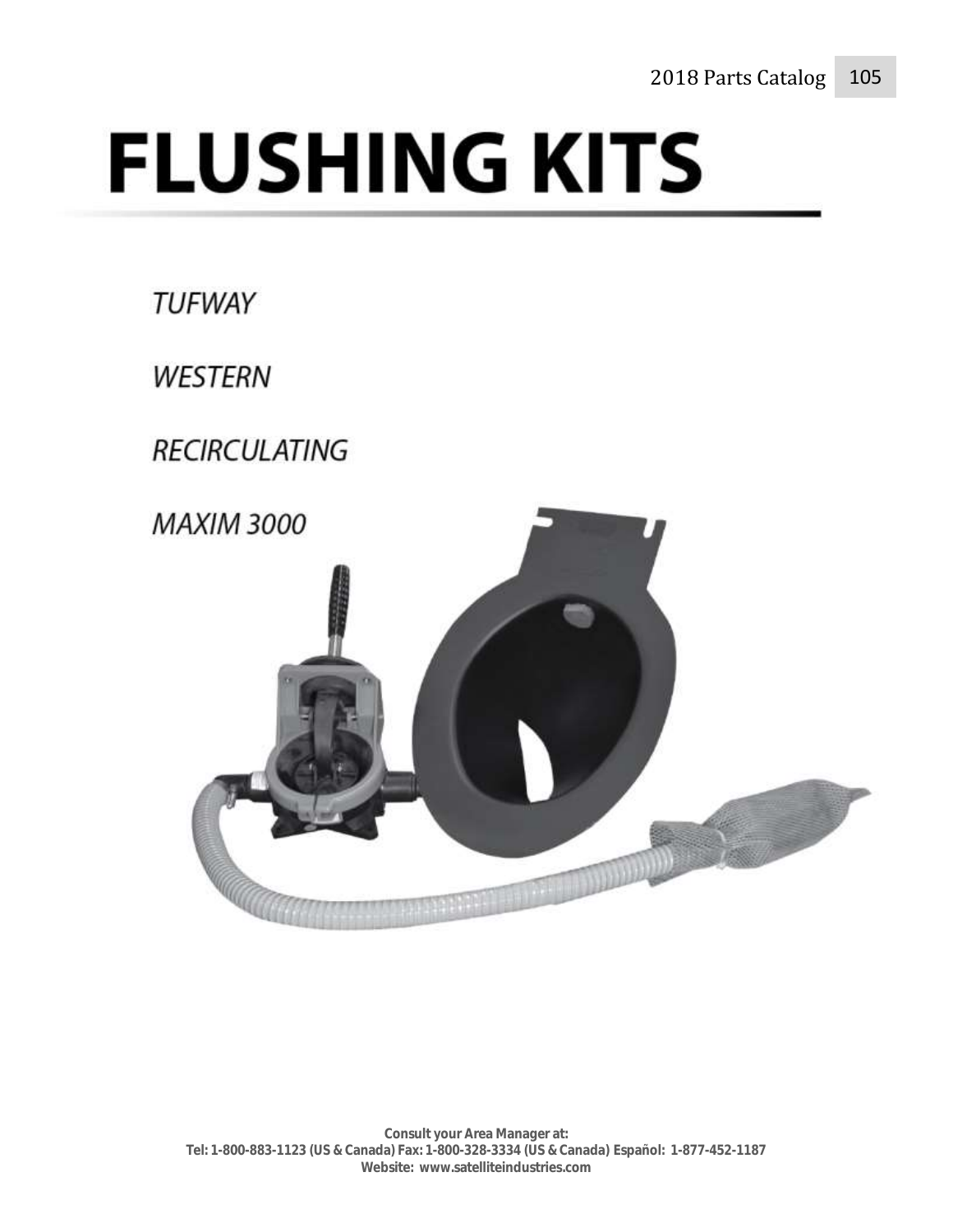# TUFWAY RECIRCULATING FOOT FLUSH

#### BASE ASSEMBLY



| <b>REV B</b> |              | <b>QTY PER</b> |                                                                      |                   |
|--------------|--------------|----------------|----------------------------------------------------------------------|-------------------|
| ITEM#        | <b>PART#</b> | <b>UNIT</b>    | <b>DESCRIPTION</b>                                                   | <b>PRICE EACH</b> |
|              | 22381        |                | BASE ASSY- BLOWMOLDED F/FLUSH                                        |                   |
|              | 22234        |                | BASE- BLOWMOLDED Bolt/w washer may be needed item#22384 (6 per base) |                   |
| 2            | 16969        |                | <b>BEZEL- FOOT PUMP</b>                                              |                   |
| 3            | 15801        |                | <b>BOOT- BUTTON PUMP (BLUE)</b>                                      |                   |
| 4            | 12588        |                | CLAMP-WORMDRIVE #12                                                  |                   |
| 5            | 17097        |                | <b>HOSE- 3/4 X 72 GREEN</b>                                          |                   |
| 6            | 20785        |                | HOSE-3/4 X 85 GREEN W/CUFFS                                          |                   |
|              | 21013        |                | PUMP- ELBOW GUZZLER FOOT                                             |                   |
| 8            | 17505        |                | SCREW- #10-24 X 1-1/2 STNLS PH                                       |                   |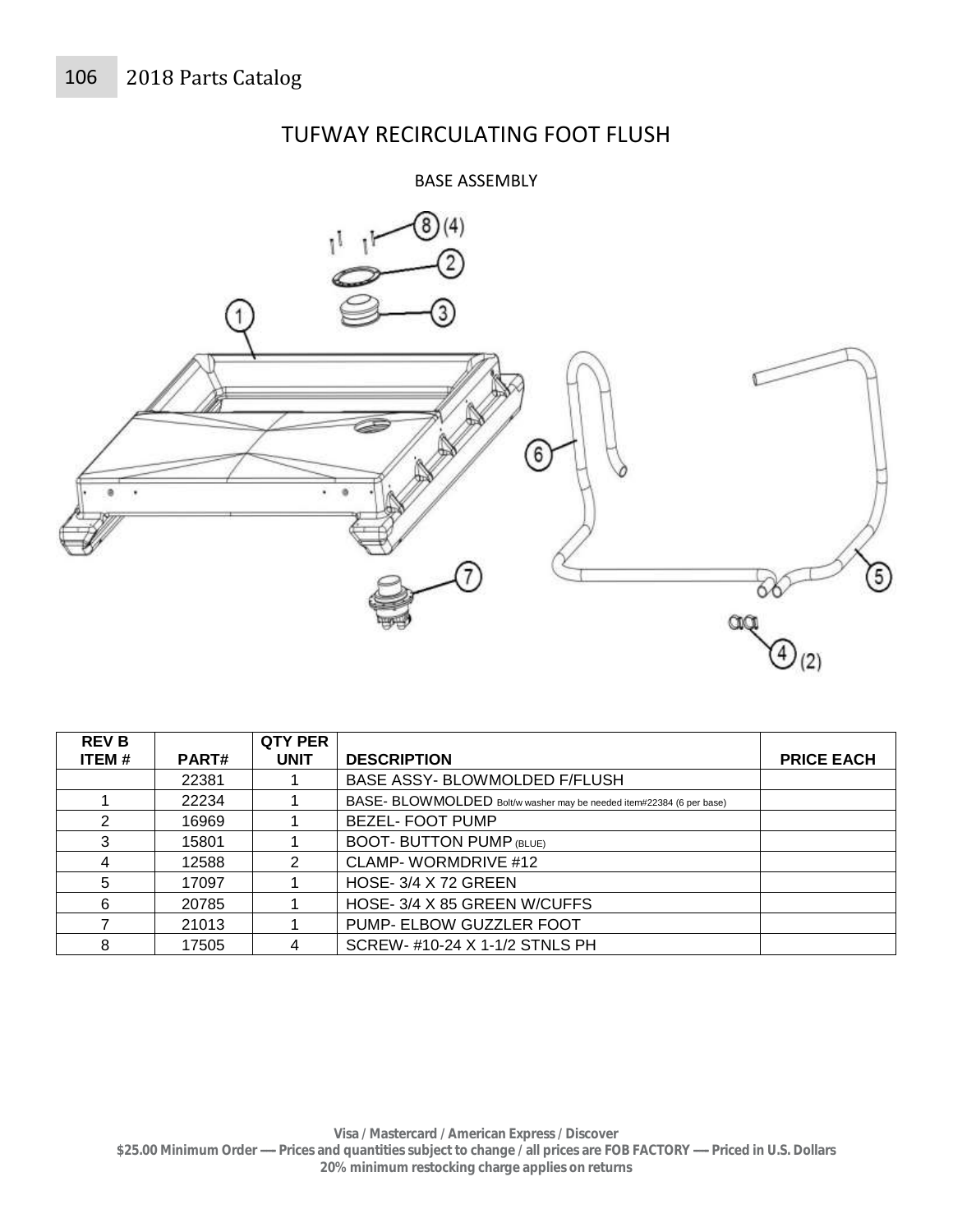#### TUFWAY RECIRCULATING FOOT FLUSH

#### FILTER ASSEMBLY





| <b>REVE</b> |              | <b>QTY PER</b> |                                                  |                   |
|-------------|--------------|----------------|--------------------------------------------------|-------------------|
| ITEM#       | <b>PART#</b> | <b>UNIT</b>    | <b>DESCRIPTION</b>                               | <b>PRICE EACH</b> |
|             | 21048        |                | FILTER ASSY- TFW FOOT FLSH                       |                   |
|             | 12588        | 4              | CLAMP-WORMDRIVE #12                              |                   |
| 2           | 15143        |                | FILTER- RECIRCULATING FLUSH                      |                   |
| 3           | 21042        |                | FITTING-1in INS X 1in INS PVC                    |                   |
| 4           | 21187        |                | FITTING- 3/4 INS X 1 INS POLY                    |                   |
| 5           | 14384        | 10"            | HOSE-#44 FLEX                                    |                   |
| 6           | 16949        |                | <b>SCREEN-TURBO RECIRC FILTER</b>                |                   |
|             | 11261        |                | TIE-WIRE 6in                                     |                   |
| 8           | 21697        |                | NUT-1-1/8-7 UNC STNLS                            |                   |
|             | 20939        |                | <b>INSTRUCTION- TFW F/FLSH RT/BS (NOT SHOWN)</b> |                   |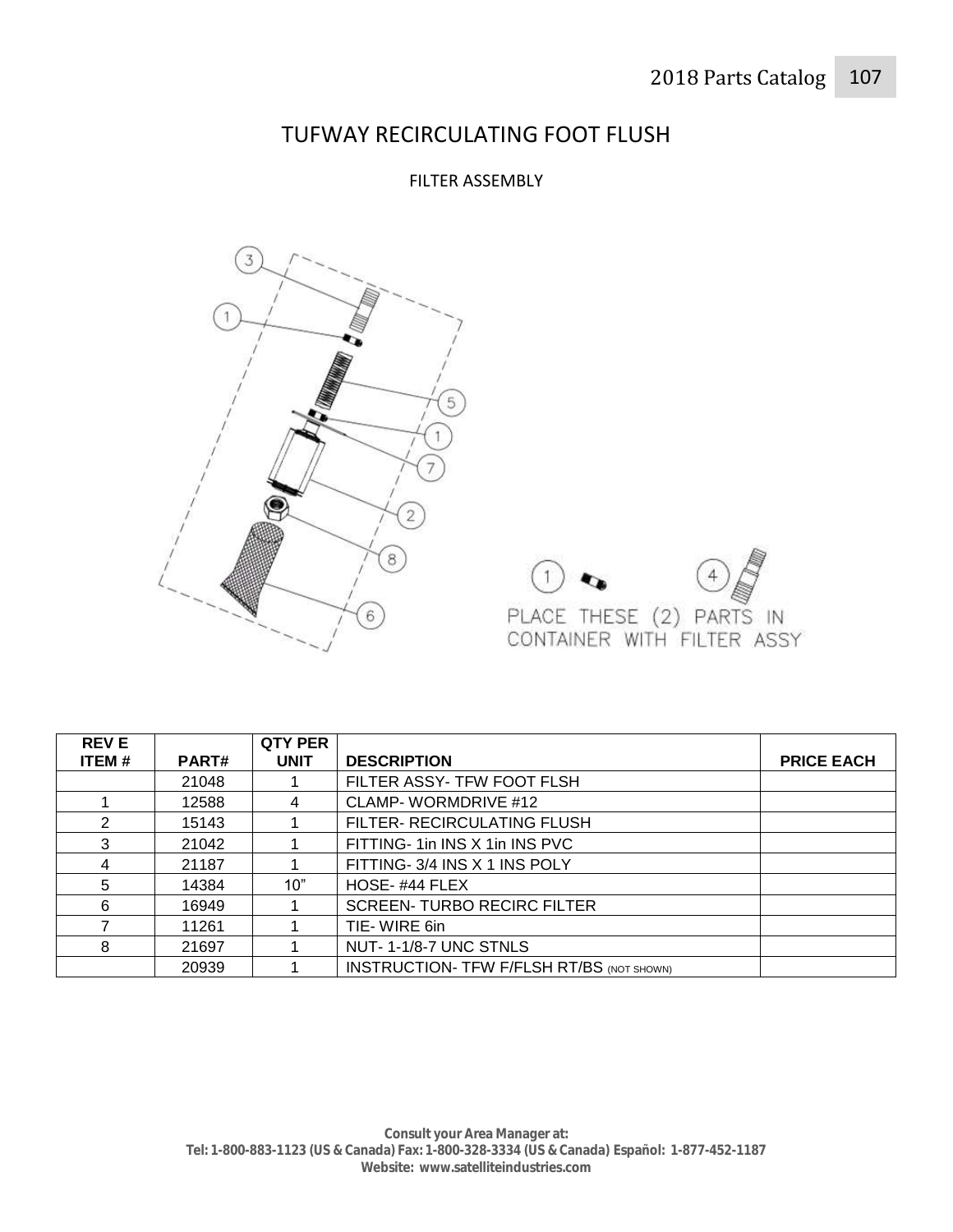#### WESTERN FLUSH KIT



**WESTERN FLUSH IS COMPATIBLE WITH**: TUFWAY • TAURUS • MAXIM 2000 • MAXIM 3000 • MAXIM 3000 II HIGH TECH I • GLOBAL • GLOBAL 1.5 • FREEDOM 3 • LIBERTY

| <b>REV M</b> |       | <b>QTY PER</b> |                                                         |                   |
|--------------|-------|----------------|---------------------------------------------------------|-------------------|
| ITEM#        | PART# | <b>UNIT</b>    | <b>DESCRIPTION</b>                                      | <b>PRICE EACH</b> |
|              | 15643 |                | KIT-WESTERN FLSH H/PUMP RECIR                           |                   |
|              | 18473 |                | <b>BOWL ASSY- FLUSH-II</b>                              |                   |
| 2            | 12588 | 4              | CLAMP- WORMDRIVE #12                                    |                   |
| 3            | 15143 |                | FILTER- RECIRCULATING FLUSH                             |                   |
| 4            | 14384 | 52"            | HOSE-#44 FLEX                                           |                   |
| 5            | 15644 |                | <b>INSTRUCTIONS- WEST H/FLSH RECIR (NOT SHOWN)</b>      |                   |
| 6            | 19173 |                | PUMP- BILGE W/ELBOW (ELBOW ONLY #14958)                 |                   |
|              | 16949 |                | <b>SCREEN-TURBO RECIRC FILTER</b>                       |                   |
| 8            | 11261 |                | TIE-WIRE 6in                                            |                   |
| 9            | 21697 |                | NUT-1-1/8-7 UNC STNLS                                   |                   |
| 10           | 14958 |                | ELBOW- 90 1in PMP SLP X BOR HS (OLD PUMP) (ON 19173) #6 |                   |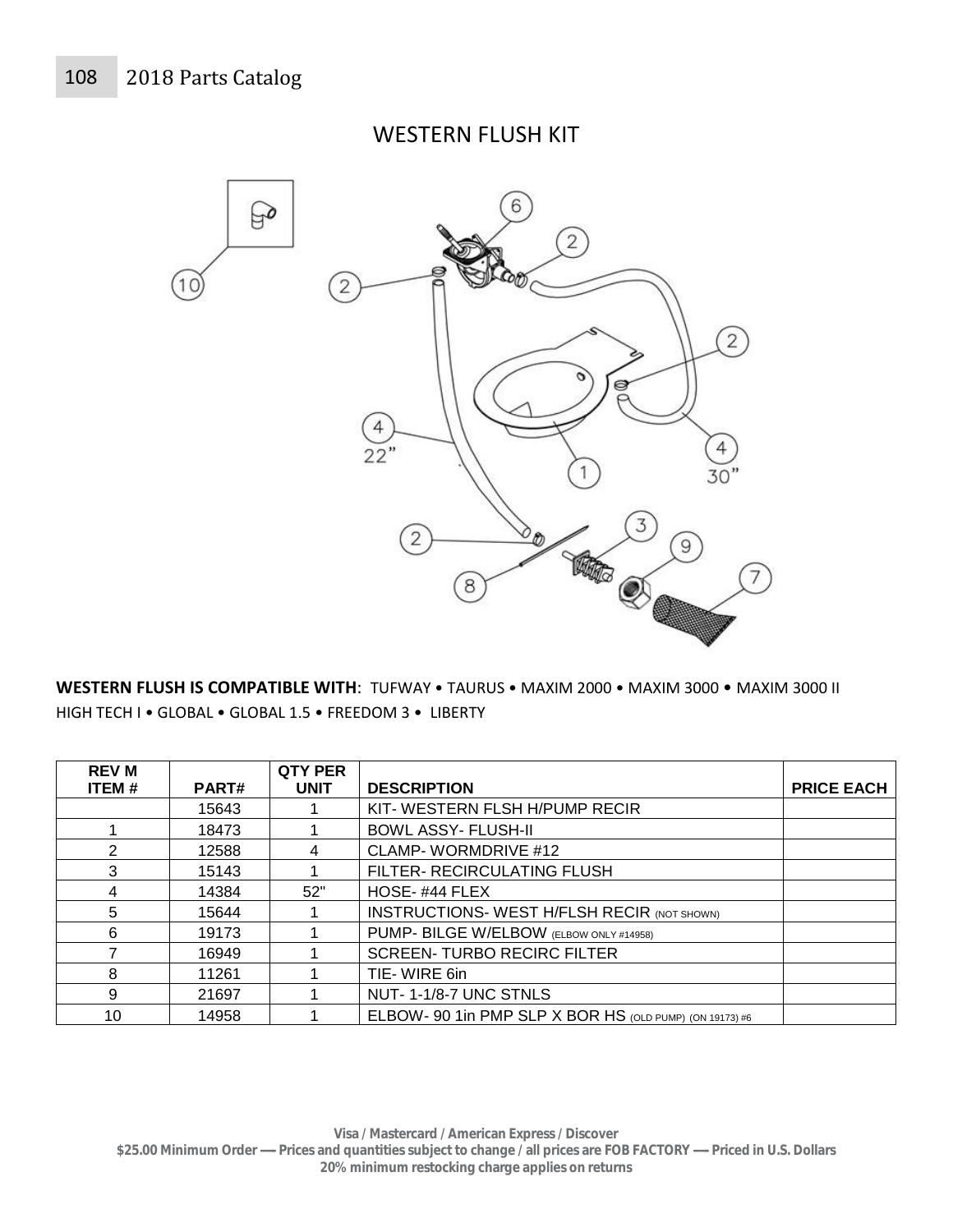### KIT- RECIR FRESH FLUSH NO/FLAPPER



| <b>REV B</b> |              | <b>QTY PER</b> |                                                |                   |
|--------------|--------------|----------------|------------------------------------------------|-------------------|
| <b>ITEM#</b> | <b>PART#</b> | <b>UNIT</b>    | <b>DESCRIPTION</b>                             | <b>PRICE EACH</b> |
|              | 21199        |                | KIT- RECIR F/FLSH NO/FLAP                      |                   |
|              | 18473        |                | BOWL ASSY- WESTERN NO/FLAPPER                  |                   |
|              | 12588        |                | <b>CLAMP-WORMDRIVE #12</b>                     |                   |
| 3            | 21150        |                | <b>DECAL- FOOT FLUSHING</b>                    |                   |
|              | 21151        |                | <b>DECAL- FLUSHING UNIT</b>                    |                   |
| 5            | 21048        |                | FILTER ASSY- TFW FOOT FLSH                     |                   |
| 6            | 14384        | 6"             | HOSE-#44 FLEX                                  |                   |
|              | 21147        |                | <b>INSTR- RECIC F/FLSH NO FLAP (NOT SHOWN)</b> |                   |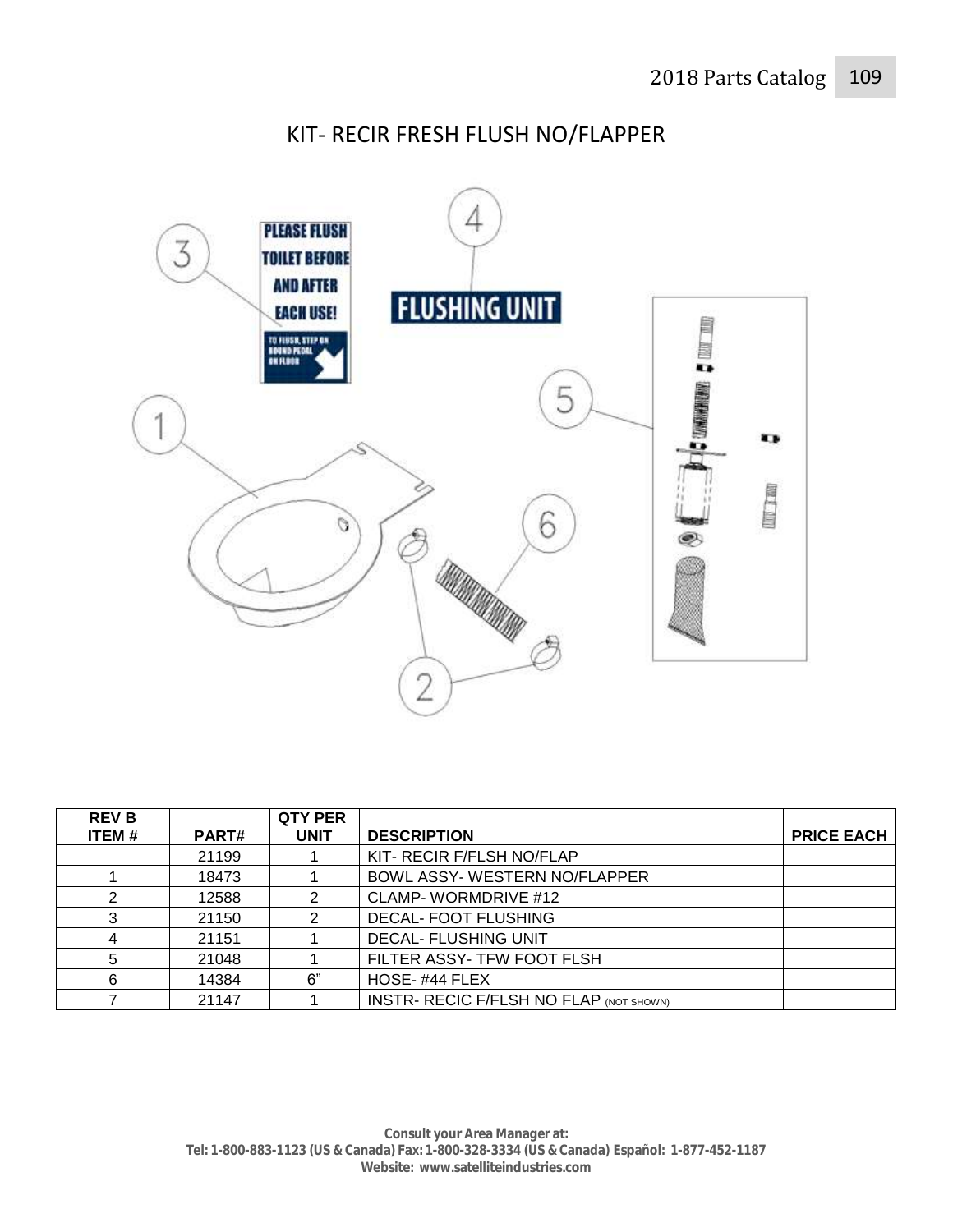# KIT- RECIR H/FLSH W/FLAPPER

#### TUFWAY- TAURUS- MAXIM 2000- MAXIM 3000- MAXIM 3000 II- HIGH TECH I- GLOBAL- GLOBAL 1.5- FREEDOM 3 AND LIBERTY RESTROOM MODELS



| <b>REVF</b>  |       | <b>QTY PER</b> |                                   |                   |
|--------------|-------|----------------|-----------------------------------|-------------------|
| <b>ITEM#</b> | PART# | <b>UNIT</b>    | <b>DESCRIPTION</b>                | <b>PRICE EACH</b> |
|              | 20946 |                | KIT- RECIR H/FLSH W/FLAPPER       |                   |
| $1^*$        | 13216 | 2              | BOLT-1/4-20 X 3/4 SLOT PNHD       |                   |
| 2            | 21208 |                | BOWL ASSY- F/FLSH H/FLSH W/FLP    |                   |
| 3            | 12588 | $\overline{2}$ | CLAMP-WORMDRIVE #12               |                   |
| 4            | 14958 |                | ELBOW- 90 1in PMP SLP X BOR HS    |                   |
| 5            | 21212 |                | FITTING- 3/4 FPT X 1 INS PVC      |                   |
| 6            | 17169 |                | HINGE- FLUSH BOWL                 |                   |
| 7            | 14384 | 22             | HOSE-#44 FLEX                     |                   |
| 8            | 20947 |                | <b>INSTR- RECIR H/FLSH W/FLAP</b> |                   |
| 9            | 15029 |                | PUMP ASSY-H/FLSH                  |                   |
| 10           | 18798 | 4              | RIVET-#616 AAL POP                |                   |
| 11           | 19585 |                | <b>SPACER-STNLS BOWL</b>          |                   |
| 12           | 16884 | $\overline{2}$ | T-NUT- 1/4-20 X 3/4 PLTD          |                   |
| 13           | 12382 | 2              | <b>WASHER-1/4 FLAT STNLS</b>      |                   |
| 14           | 11315 | 4              | WASHER-3/16 RIVET STNLS           |                   |
| 15           | 11368 | 4              | WASHER- 5/16 FLAT STNLS           |                   |
| 16           | 21085 |                | <b>WASHER-1in FLAT STLNS</b>      |                   |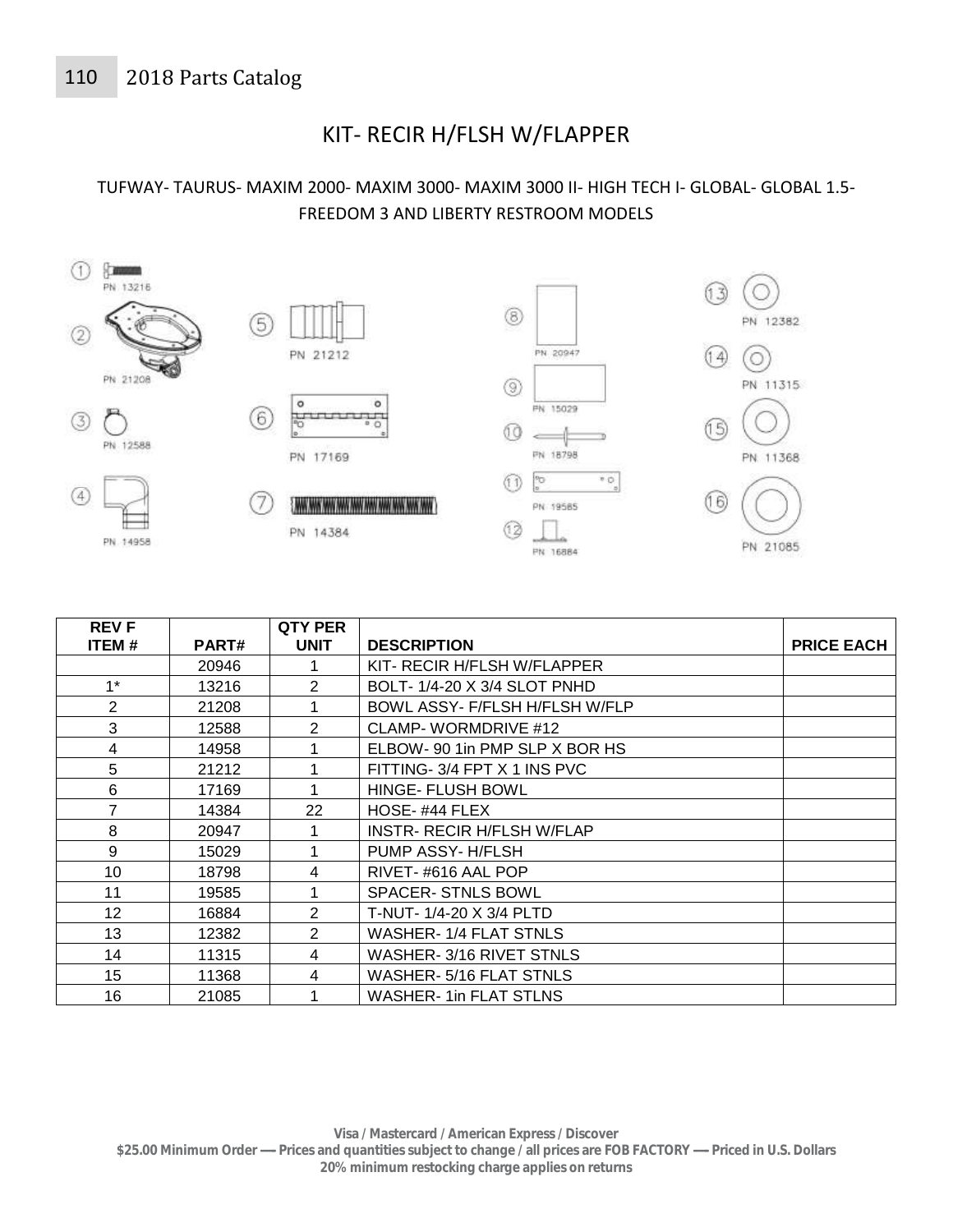# MAXIM 3000® FRESH FLUSH PLASTIC

REPLACEMENT PARTS ONLY



# MAXIM 3000® FRESH FLUSH

| <b>REV K</b><br>ITEM# | <b>PART#</b> | QTY PER<br><b>UNIT</b> | <b>DESCRIPTION</b>                                 | <b>PRICE EACH</b> |
|-----------------------|--------------|------------------------|----------------------------------------------------|-------------------|
|                       | 17816        |                        | KIT- MX3 FRESH FOOT PLST BOWL                      | NOT SALEABLE      |
| $1*$                  | 13216        | 2                      | BOLT-1/4-20 X 3/4 SLOT PNHD                        |                   |
| 2                     | 17442        |                        | BOWL ASSY- MX3 TURBO W/COLLAR                      |                   |
| 3                     | 10281        |                        | CLAMP- WORMDRIVE #20                               |                   |
| 4                     | 21150        |                        | <b>DECAL-FOOT FLUSH</b>                            |                   |
| 5                     | 17169        |                        | <b>HINGE- FLUSH BOWL</b>                           |                   |
| 6                     | 15968        |                        | HOSE-1 X 8 GREEN                                   |                   |
| 7                     | 17318        |                        | <b>ICON- UPGRADE DECAL</b>                         |                   |
| 9                     | 16858        |                        | PLATE- FILL/PUMP-OUT                               |                   |
| 10                    | 17224        |                        | PLUG-1-5/8 ROUND HOLE                              |                   |
| $11*$                 | 17436        | 4                      | <b>RIVET-AVDEL SILVER</b>                          |                   |
| $12*$                 | 11270        | 4                      | RIVET-#68 STNLS                                    |                   |
| $13*$                 | 16884        | 2                      | T-NUT- 1/4-20 X 3/4 PLTD                           |                   |
| $14*$                 | 12382        | 2                      | <b>WASHER-1/4 FLAT STNLS</b>                       |                   |
| $15*$                 | 11315        | 4                      | WASHER-3/16 RIVET STNLS                            |                   |
|                       | 19050        |                        | <b>INSTRUCTIONS- MX3 TUR PLST BLOW (NOT SHOWN)</b> |                   |

\* ONLY SOLD IN MULTIPLES OF100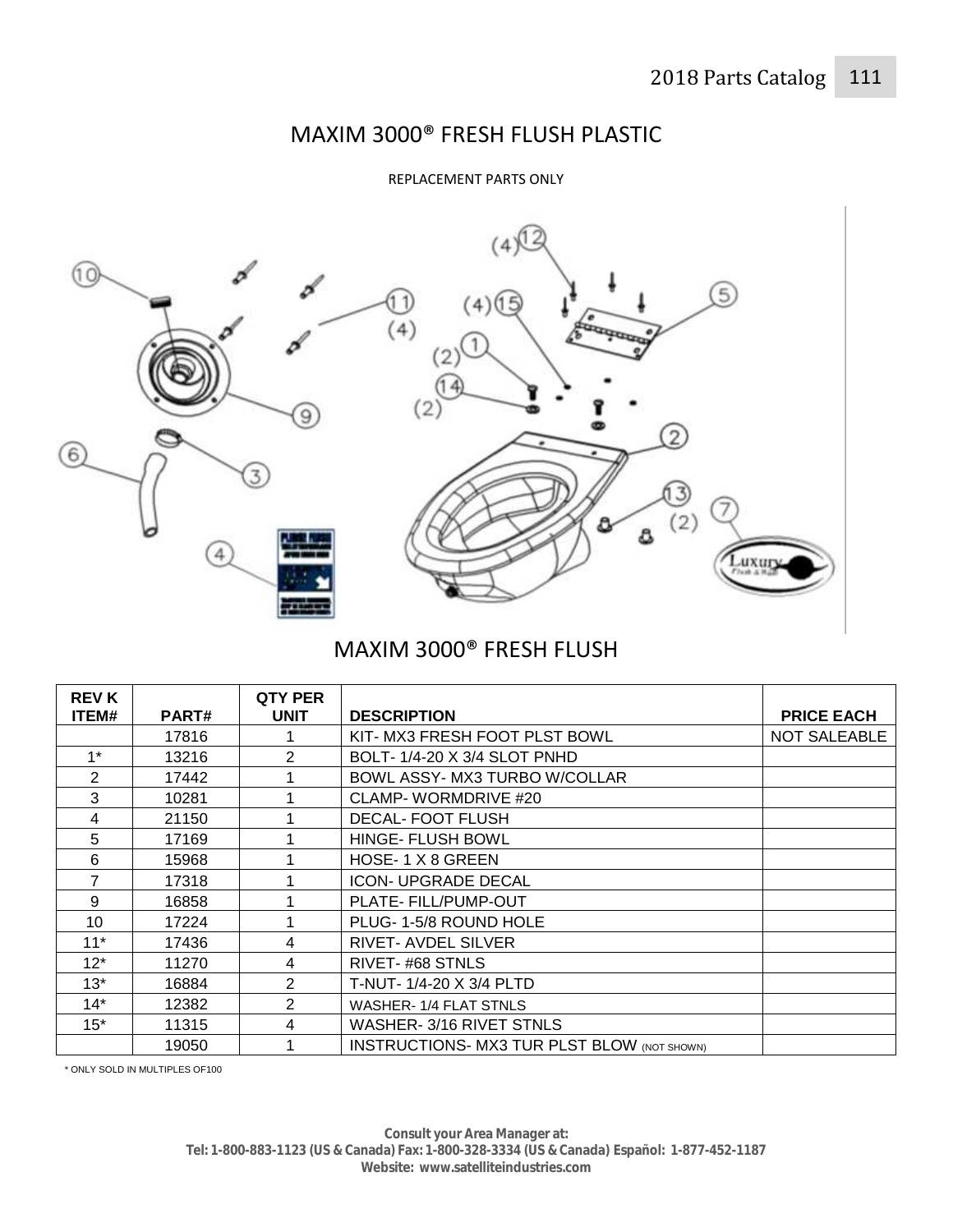#### REPAIR PARTS

| <b>REV</b> | PART# | <b>QTY PER</b><br><b>UNIT</b> | <b>DESCRIPTION</b>                                                                                                                                                   | <b>PRICE</b><br><b>EACH</b> |
|------------|-------|-------------------------------|----------------------------------------------------------------------------------------------------------------------------------------------------------------------|-----------------------------|
| B          | 18873 |                               | KIT-BILGE INNER/OUTER PLATES<br>CONSISTS OF: 1. INNER PLATE- 2. OUTER PLATE- 3. SCREW- 4. NUT- 5. LARGE CIRCLIP<br>(2) 6. SMALL CIRCLIP (2)                          |                             |
| B          | 15939 |                               | SLEEVE- BILGE HANDLE REPLACEMENT                                                                                                                                     |                             |
| B          | 18875 |                               | KIT-BILGE UNDERDECK RING                                                                                                                                             |                             |
| B          | 18877 |                               | KIT-BILGE GAITER FOR DECKPLATE<br>CONSISTS OF: 1. DIAPHGAGM                                                                                                          |                             |
| C          | 16713 |                               | KIT-BILGE VALVE REPLACEMENT (PUMP NOT INCLUDED IN KIT)<br>CONSISTS OF: 1. DIAPHRAGM- 2. INLET VALVE- 3. OUTLET VALVE- 4. SMALL CIRCLIPS (2)<br>5. LARGE CIRCLIPS (2) |                             |
| E          | 17623 |                               | <b>HOSE ASSY- SWISH</b>                                                                                                                                              |                             |
| F          | 14933 |                               | FLAPPER - SWISH BOWL (JUST FLAPPER)                                                                                                                                  |                             |
| D          | 16410 |                               | KIT-SWISH FLAPPER REPLACEMENT                                                                                                                                        |                             |
| A          | 20508 |                               | <b>BOOT- BABY FOOT PUMP (BLACK)</b>                                                                                                                                  |                             |
| B          | 19010 |                               | KIT-BILGE HANDLE ASSY<br>FOR BILGE PUMP #14877-15512 & 19173                                                                                                         |                             |

#### MAXIM 3000® TURBO RECIRC ADD-ON



| <b>REVE</b> |              | <b>QTY PER</b> |                                                   |                     |
|-------------|--------------|----------------|---------------------------------------------------|---------------------|
| ITEM#       | <b>PART#</b> | <b>UNIT</b>    | <b>DESCRIPTION</b>                                | <b>PRICE EACH</b>   |
|             | 17332        |                | KIT- MX3 TURBO RECIRC ADD-ON                      | <b>NOT SALEABLE</b> |
|             | 10281        | 2              | CLAMP-WORMDRIVE #20                               |                     |
| 2           | 10443        |                | ELBOW- 90 3/4 MPT X 1 INS NYL                     |                     |
| 3           | 15143        |                | FILTER- RECIRCULATING FLUSH                       |                     |
|             | 10615        | 60             | <b>HOSE-1in CLEAR POLYBRAID</b>                   |                     |
| 5           | 16949        |                | <b>SCREEN-TURBO RECIRC FILTER</b>                 |                     |
| 6           | 11261        |                | TIE-WIRE 6in                                      |                     |
|             | 21697        |                | NUT-1-1/8-7 UNC STNLS                             |                     |
|             | 17386        |                | <b>INSTRUCTIONS- MX3 TURBO RECIRC (NOT SHOWN)</b> |                     |

**Visa / Mastercard / American Express / Discover** 

**\$25.00 Minimum Order ----- Prices and quantities subject to change / all prices are FOB FACTORY ----- Priced in U.S. Dollars 20% minimum restocking charge applies on returns**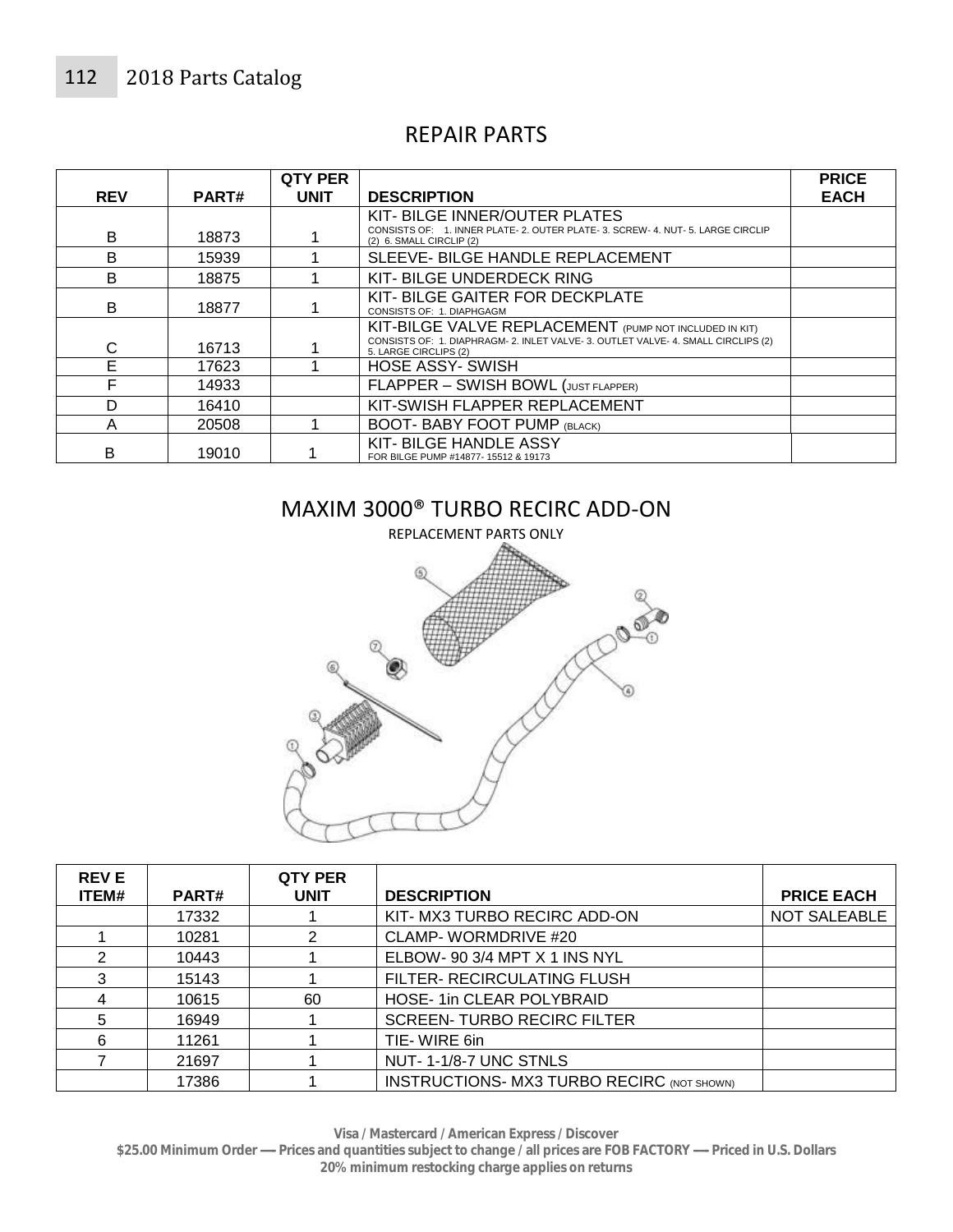



# Revolutionary New Fragrances have High Note, Staying Power<br>and Increased Odor Control.

"This fragrance technology is Ramya is also very excited about going to revolutionize Safe-T-Fresh deodorizers and cleaning products," said Ramya Kothamasu.

Ramya is the research scientist at Safe-T-Fresh in Cedar Park, TX. She has a degree in chemical engineering, with an emphasis on organic, surfactant and fragrance compounds.

"Basically, this new formula has the ability to chemically change odor molecules," said Ramya. "Most<br>fragrances simply mask odors, which only has a limited affect on odor control. But now, odor control will last the entire service cycle."

the purity of the new fragrances, saying "the best way to describe the difference is dynamic. For instance, if you compare our current cherry with our new cherry fragrance, you would say it is a purer scent. A higher note!"

Safe-T-Fresh customers will soon be hitting a "higher note" with their customers as well, using their favorite fragrance or one of two new ones, lavender and Cherry Blossom!

Improving our fragrances is one way Safe-T-Fresh helps you stay ahead of your competition. It's also how we stay ahead of ours.

Call today to order our new Lavender fragrance in either STF or Fresh Form liquids. It's dynamite!

Ramya Kothamasu Research Scientist Safe-T-Fresh

877-764-7297 www.safetfresh.com

Odor Control...Guaranteed!

**SAFE TENES**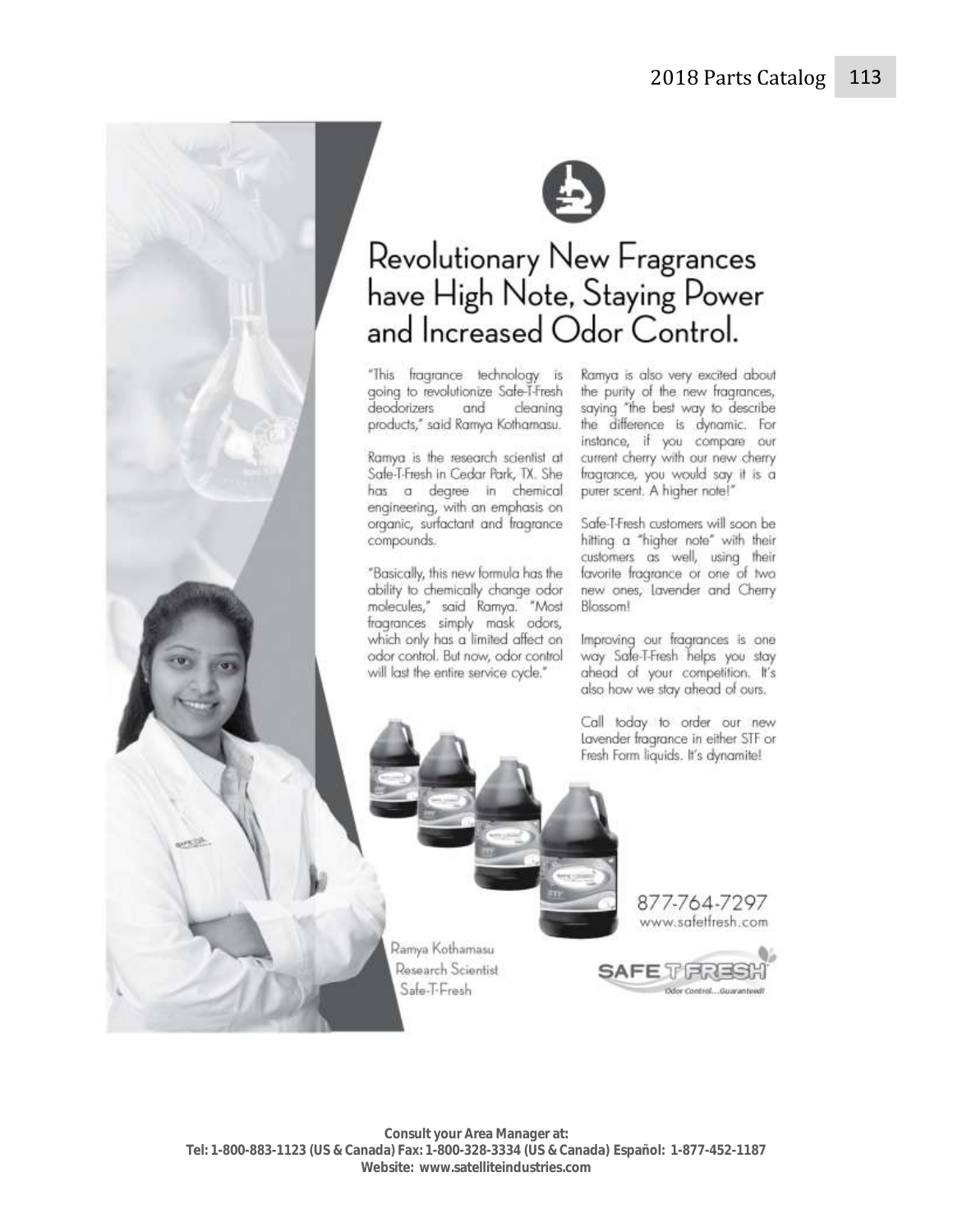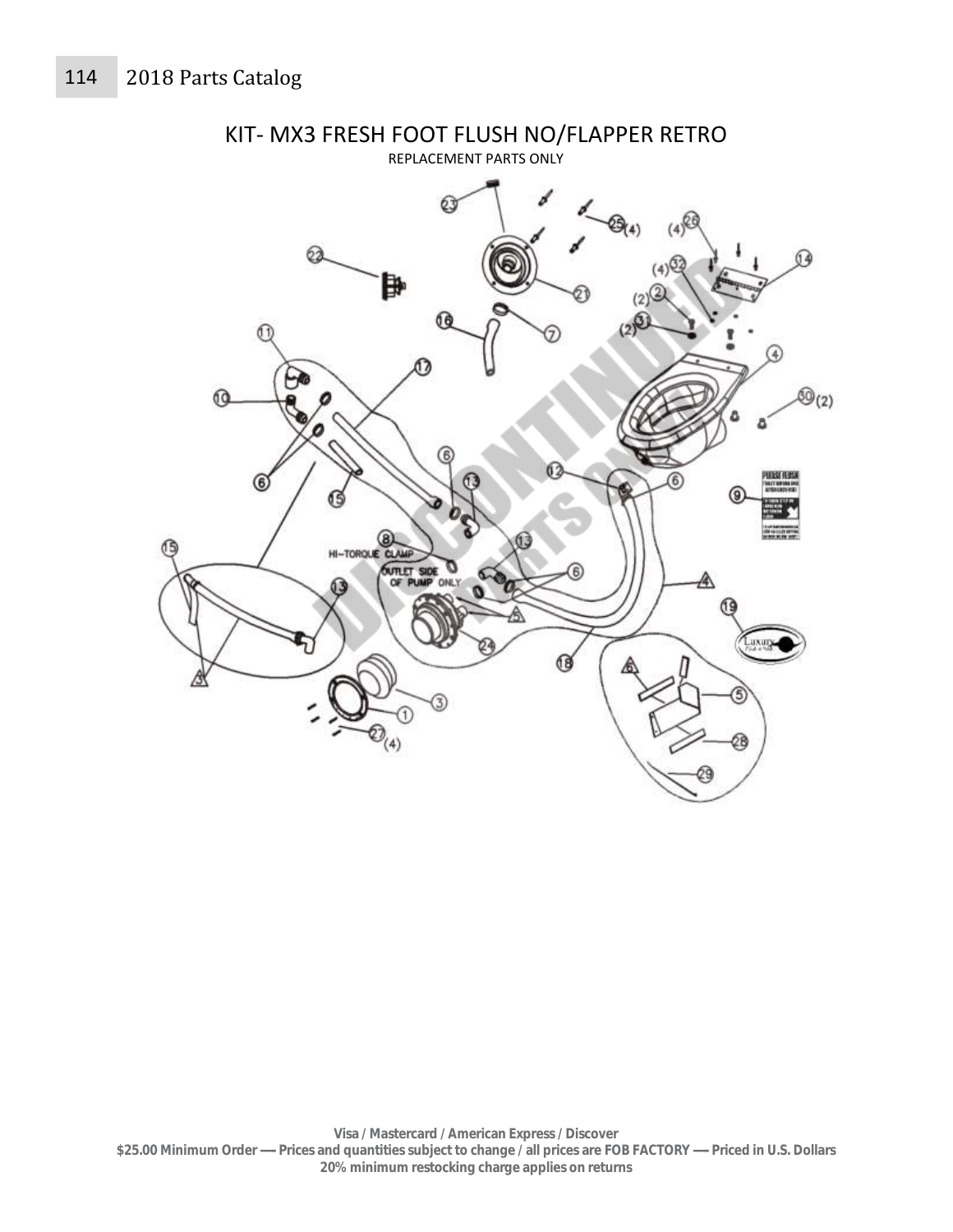#### KIT- MX3 FRESH FOOT FLUSH NO/FLAPPER RETRO REPLACEMENT PARTS ONLY

| <b>REV M</b>   |       | <b>QTY PER</b> |                                      |                   |
|----------------|-------|----------------|--------------------------------------|-------------------|
| ITEM#          | PART# | <b>UNIT</b>    | <b>DESCRIPTION</b>                   | <b>PRICE EACH</b> |
|                | 17444 | 1              | KIT-MX3 FRSH F/FLSH N/FL RETR        | NOT SALEABLE      |
| 1              | 16969 | 1              | <b>BEZEL-FOOT PUMP</b>               |                   |
| $\overline{2}$ | 13216 | $\overline{2}$ | BOLT-1/4-20 X 3/4 SLOT PNHD          |                   |
| 3              | 15801 | 1              | <b>BOOT- BUTTON PUMP</b>             |                   |
| $\overline{4}$ | 17442 | 1              | BOWL ASSY- MX3 PLST NO/FLAPPER       |                   |
| 5              | 17747 | 1              | <b>BRACKET-TURBO HOSE COVER PLST</b> |                   |
| $6\phantom{1}$ | 12588 | 6              | CLAMP- WORMDRIVE #12                 |                   |
| $\overline{7}$ | 10281 | 1              | <b>CLAMP- WORMDRIVE #20</b>          |                   |
| 8              | 17498 | 1              | CLAMP-#30 HI-TORQUE                  |                   |
| 9              | 21150 | 1              | <b>DECAL- FOOT FLUSHING</b>          |                   |
| 10             | 11977 | 1              | ELBOW- 90 3/4 MPTX3/4 INS POLY       |                   |
| 11             | 14675 | 1              | ELBOW- 90 3/4 FPT X 3/4 INS          |                   |
| 12             | 18145 | $\mathbf{1}$   | ELBOW- 90 3/4 FPT X3/4 INS BLK       |                   |
| 13             | 14958 | $\overline{2}$ | ELBOW- 90 1in PMP SLP X BOR HS       |                   |
| 14             | 17169 | $\mathbf{1}$   | HINGE- FLUSH BOWL                    |                   |
| 15             | 16222 | 7.5"           | HOSE-3/4 ROLLERFLEX GREEN            |                   |
| 16             | 15968 | 1              | HOSE-1X8GREEN                        |                   |
| 17             | 17096 | 1              | <b>HOSE- 3/4 X 25 GREEN</b>          |                   |
| 18             | 17097 | 1              | HOSE-3/4 X 72 GREEN                  |                   |
| 19             | 17318 | 1              | <b>ICON- UPGRADE DECAL</b>           |                   |
| 20             | 17823 | 1              | INSTR- MX3 FRSH F/FLSH RETRO         |                   |
| 21             | 16858 | 1              | PLATE- MX3 FILL/PUMP-OUT DGRY        |                   |
| 22             | 17458 | 1              | PLUG-2in RUBBER HOLE                 |                   |
| 23             | 22383 | 1              | PLUG - URINAL MAXIM 3000 II          |                   |
| 24             | 17504 | 1              | PUMP- STRAIGHT GUZZLER FOOT          |                   |
| 25             | 17436 | $\overline{4}$ | RIVET- AVDEL SILVER                  |                   |
| 26             | 11270 | $\overline{4}$ | RIVET-#68 STNLS                      |                   |
| 27             | 17505 | $\overline{4}$ | SCREW- #10-24 X 1-1/2 STNLS PH       |                   |
| 28             | 17748 | 16"            | STRIP- 1in ADHESIVE DOUBL BACK       |                   |
| 29             | 11470 | $\mathbf 1$    | TIE-WIRE 12in                        |                   |
| 30             | 16884 | $\overline{2}$ | T-NUT- 1/4-20 X 3/4 PLTD             |                   |
| 31             | 12382 | $\overline{2}$ | <b>WASHER-1/4 FLAT STNLS</b>         |                   |
| 32             | 11315 | 4              | WASHER-3/16 RIVET STNLS              |                   |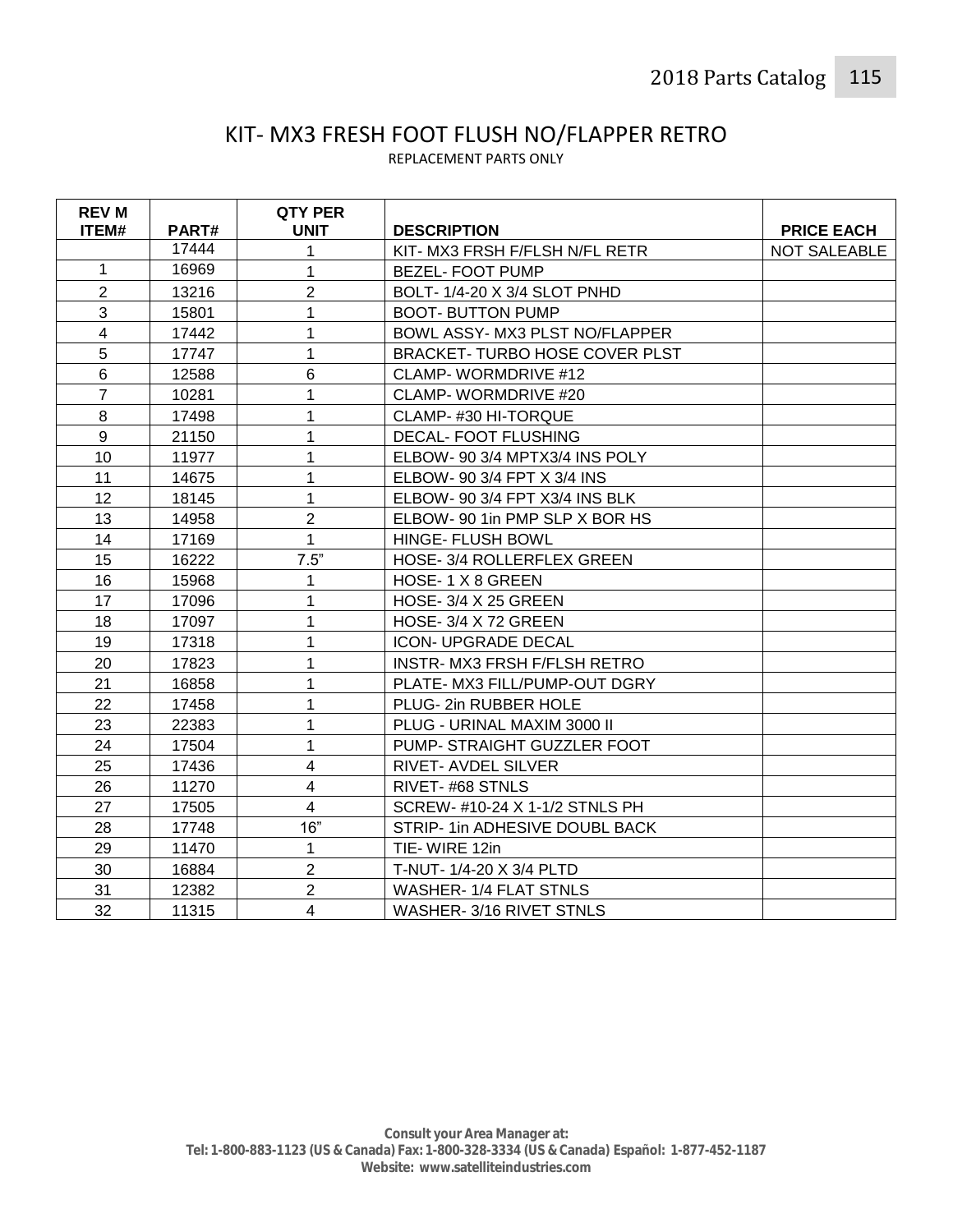

## KIT- MX3/TRS REC FOOT FLUSH WASTE BOWL

| <b>REVB</b>    |       | QTY PER       |                                 |                   |
|----------------|-------|---------------|---------------------------------|-------------------|
| ITEM#          | PART# | <b>UNIT</b>   | <b>DESCRIPTION</b>              | <b>PRICE EACH</b> |
|                | 20786 |               | KIT- MX3/TRS REC F/FLSH WST/BL  |                   |
|                | 15801 |               | <b>BOOT- BUTTON PUMP (BLUE)</b> |                   |
| $\overline{2}$ | 18473 |               | BOWL ASSY- WESTERN NO/FLAPPER   |                   |
| 3              | 17498 |               | CLAMP-#30 HI-TORQUE             |                   |
| 4              | 12588 | 3             | CLAMP-WORMDRIVE #12             |                   |
| 5              | 14958 | $\mathcal{P}$ | ELBOW- 90 1in PMP SLP X BOR HS  |                   |
| 6              | 21048 |               | FILTER ASSY- RECIRCULATING      |                   |
| 7              | 20785 | 2             | HOSE-3/4 X 85 GREEN W/CUFFS     |                   |
| 8              | 20787 |               | INSTR-MX3/TRS REC F/FLSH W/BL   |                   |
| 9              | 18970 |               | PLATE- HT2 FLUSH PUMP           |                   |
| 10             | 17504 |               | PUMP- STRAIGHT GUZZLER FOOT     |                   |
| 11             | 18755 | 8             | RIVET- AVDEL SILVER LONG        |                   |
| 12             | 19184 | 6             | SCREW- #10-24 1-1/2 STNLS PHPN  |                   |
| 13             | 17644 |               | <b>TUBE- RESTRICTOR</b>         |                   |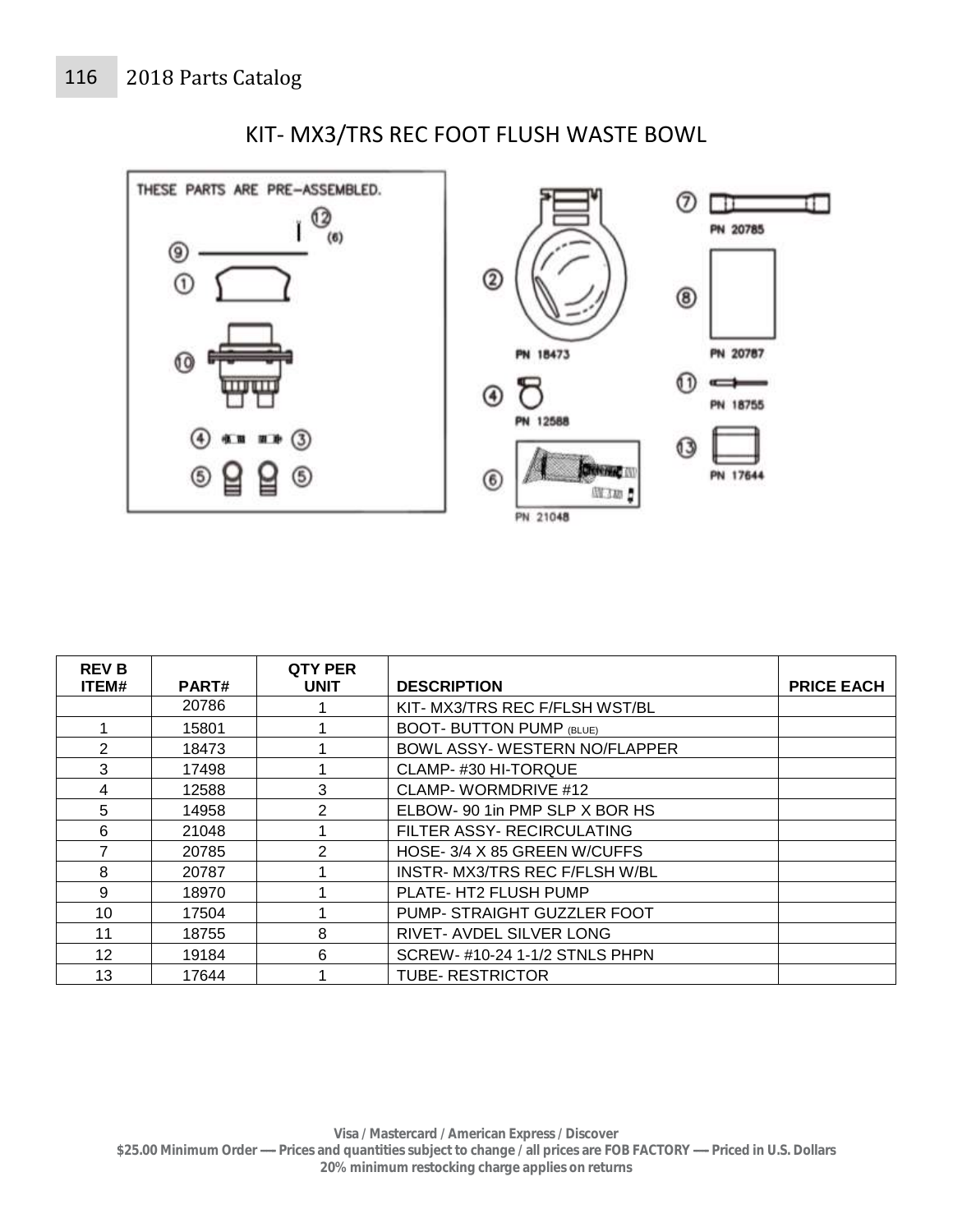

# KIT- MX3 RESH FOOT FLUSH PLASTIC W/FLAPPER

REPLACEMENT PARTS ONLY

# KIT- MX3 FRESH FOOT FLUSH PLASTIC W/FLAPPER

| <b>REV A</b>             |       | QTY PER        |                                                  |                   |
|--------------------------|-------|----------------|--------------------------------------------------|-------------------|
| ITEM#                    | PART# | <b>UNIT</b>    | <b>DESCRIPTION</b>                               | <b>PRICE EACH</b> |
|                          | 21765 | 1              | KIT- MX3 FRSH F/FLSH PL W/FLAP                   | NOT SALEABLE      |
| 1                        | 21208 | 1              | BOWL ASSY- PLST F/FLSH W/FLAP                    |                   |
| $\overline{2}$           | 10281 | 1              | CLAMP- WORMDRIVE #20                             |                   |
| 3                        | 12588 | 3              | CLAMP-WORMDRIVE #12                              |                   |
| $\overline{\mathcal{A}}$ | 21150 | 1              | <b>DECAL-FOOT FLUSHING</b>                       |                   |
| 5                        | 21212 | 1              | FITTING- 3/4 FPT X 1 INS PVC                     |                   |
| 6                        | 21187 | 1              | FITTING-3/4 INS X 1 INS POLY                     |                   |
|                          | 20943 | 1              | FLAPPER- MX3 TURBO BOWL STNLS (works on plastic) |                   |
| $\overline{7}$           | 17169 | 1              | <b>HINGE- FLUSH BOWL</b>                         |                   |
| 8                        | 15968 | 1              | HOSE-1 X 8 GREEN                                 |                   |
| 9                        | 14384 | 8"             | HOSE-#44 FLEX                                    |                   |
| 10                       | 17318 | 1              | <b>ICON- UPGRADE DECAL</b>                       |                   |
| 11                       | 21766 | 1              | INSTR- MX3 FRSH F/FLSH W/FLAP                    |                   |
| 12                       | 16858 | 1              | PLATE- MX3 FILL/PUMP-OUT DGRY                    |                   |
| 13                       | 17224 | 1              | PLUG-1-5/8 ROUND HOLE                            |                   |
| $14*$                    | 17436 | 4              | <b>RIVET-AVDEL SILVER</b>                        |                   |
| 15                       | 18798 | $\overline{4}$ | RIVET-#616 AAL POP                               |                   |
| $16*$                    | 18718 | $\overline{2}$ | SCREW-1/4-20 X 1 TRUSS HEAD                      |                   |
| 17                       | 19585 | $\overline{2}$ | <b>SPACER-STNLS BOWL</b>                         |                   |
| 18                       | 16884 | $\overline{2}$ | T-NUT- 1/4-20 X 3/4 PLTD                         |                   |
| 19                       | 12382 | $\overline{2}$ | <b>WASHER-1/4 FLAT STNLS</b>                     |                   |
| 20                       | 11315 | 4              | WASHER-3/16 RIVET STNLS                          |                   |
| 21                       | 21085 | 1              | <b>WASHER-1in FLAT STLNS</b>                     |                   |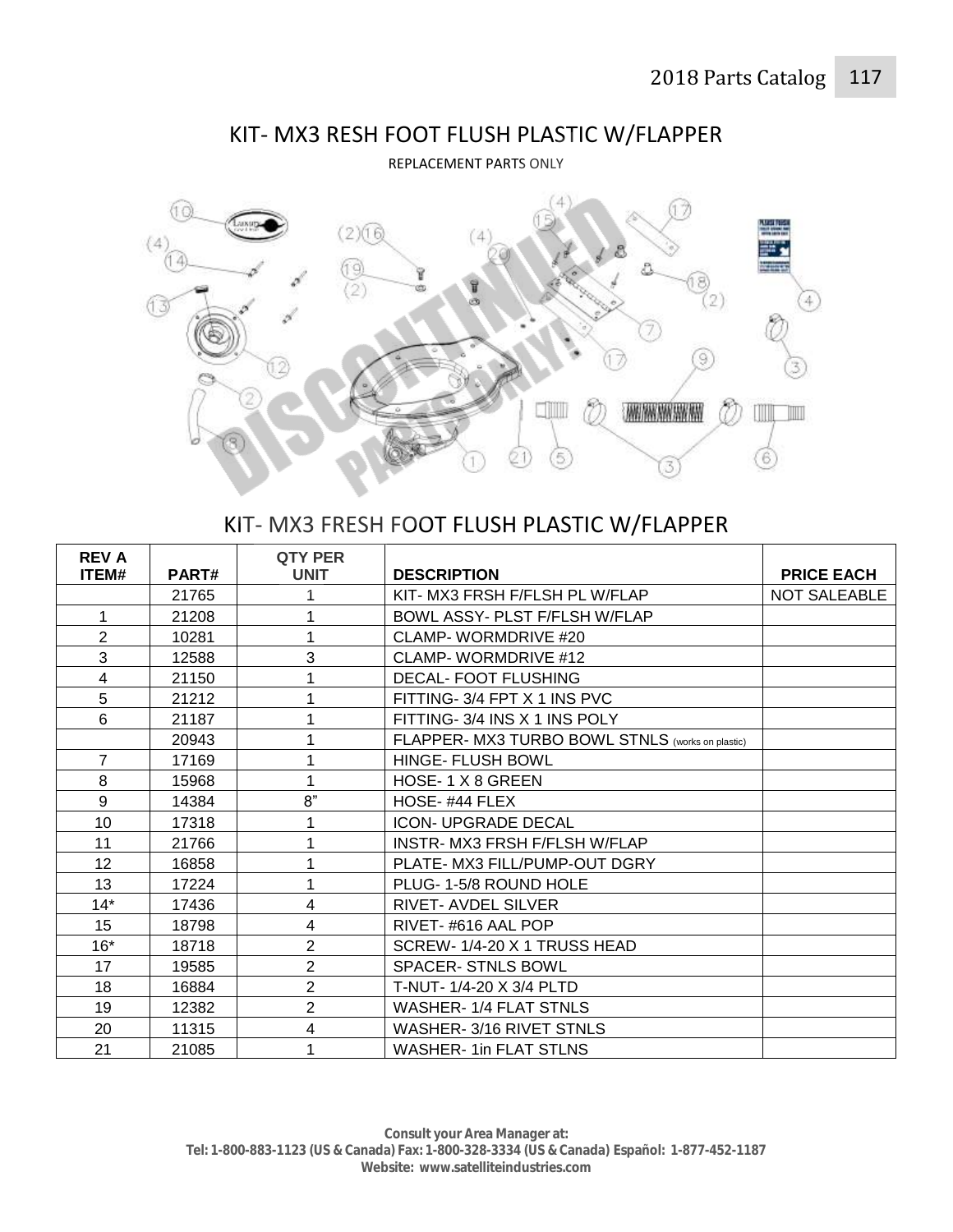

KIT- MX3 REC HAND FLUSH NO/FLAPPER REPLACEMENT PARTS ONLY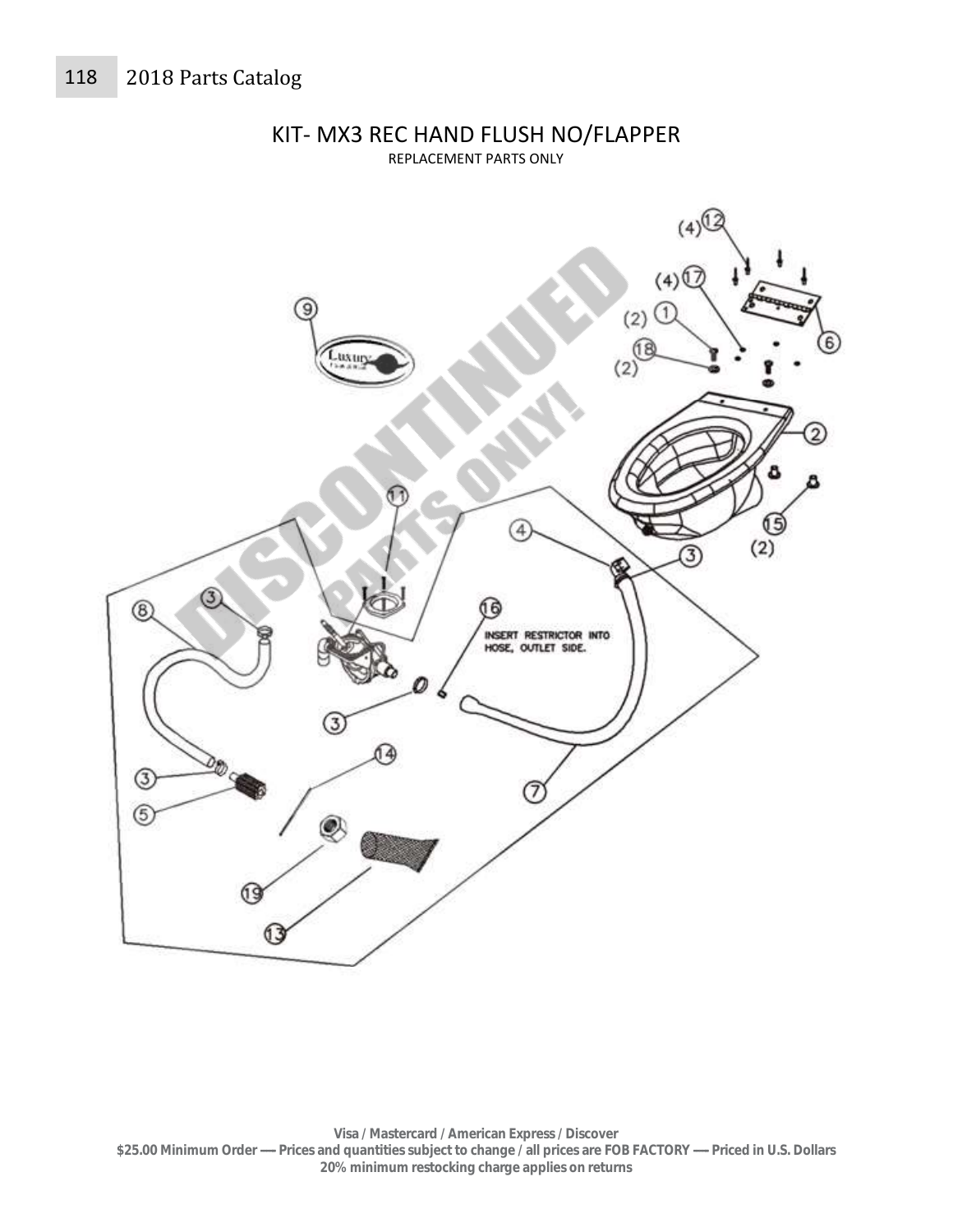# KIT- MX3 REC HAND FLUSH NO/FLAPPER

REPLACEMENT PARTS ONLY

| <b>REV K</b>     |              | <b>QTY PER</b> |                                         |                   |
|------------------|--------------|----------------|-----------------------------------------|-------------------|
| ITEM#            | <b>PART#</b> | <b>UNIT</b>    | <b>DESCRIPTION</b>                      | <b>PRICE EACH</b> |
|                  | 17642        |                | KIT- MX3 REC H/FLSH NO/FLAP             | NOT SALEABLE      |
| $1^*$            | 13216        | $\overline{2}$ | BOLT-1/4-20 X 3/4 SLOT PNHD             |                   |
| 2                | 17442        | 1              | BOWL ASSY- MX3 PLST NO/FLAPPER          |                   |
| 3                | 12588        | 4              | CLAMP-WORMDRIVE #12                     |                   |
| 4                | 18145        |                | ELBOW- 90 3/4 FPT X3/4 INS BLK          |                   |
| 5                | 15143        |                | FILTER- RECIRCULATING FLUSH             |                   |
| 6                | 17169        | 1              | <b>HINGE- FLUSH BOWL</b>                |                   |
| $\overline{7}$   | 17643        | 1              | <b>HOSE- 3/4 X 28 GREEN</b>             |                   |
| 8                | 14384        | 35"            | HOSE-#44 FLEX                           |                   |
| 9                | 17318        |                | <b>ICON- UPGRADE DECAL</b>              |                   |
|                  | 17645        | 1              | INSTR- MX3 RECI H/FLSH NO/FLAP          |                   |
| 11               | 19173        | 1              | PUMP- BILGE W/ELBOW (ELBOW ONLY #14958) |                   |
| $12*$            | 11270        | 4              | RIVET-#68 STNLS                         |                   |
| 13               | 16949        | 1              | <b>SCREEN-TURBO RECIRC FILTER</b>       |                   |
| 14               | 11261        | 1              | TIE-WIRE 6in                            |                   |
| 15 <sub>15</sub> | 16884        | $\overline{2}$ | T-NUT- 1/4-20 X 3/4 PLTD                |                   |
| 16               | 17644        | 1              | <b>TUBE- RESTRICTOR</b>                 |                   |
| $17*$            | 11315        | 4              | WASHER-3/16 RIVET STNLS                 |                   |
| $18*$            | 12382        | 2              | <b>WASHER-1/4 FLAT STNLS</b>            |                   |
| 19               | 21697        |                | NUT-1-1/8-7 UNC STNLS                   |                   |